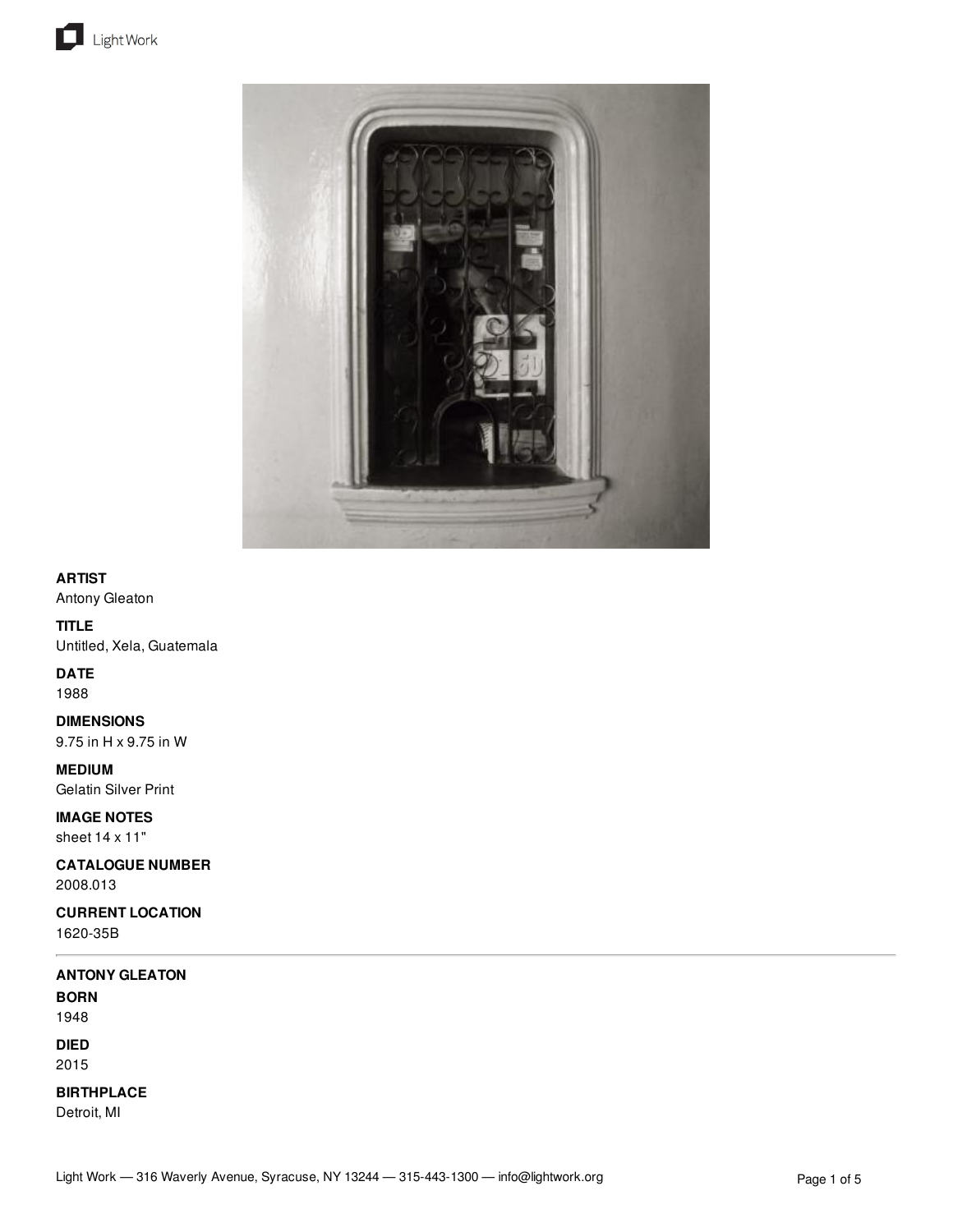

### **GENDER**

Male

### **CITIZENSHIP**

United States

### **CULTURAL HERITAGE**

African-American

#### **LIGHT WORK RELATIONSHIP**

Artist-in-Residence, 1991 Fine Print Program, 1993 Robert B. Menschel Gallery, 1996 Group ExhibitionMain Gallery, 2002 Artist-in-Residence, 1998 Lecturer, 2002 Platinum Editions, 2003 Fine Print Program, 2012 Fine Print Program, 2003 Kathleen O. Ellis Gallery, 2018 Be Strong and Do Not Betray Your Soul

### **LIGHT WORK PUBLICATIONS**

Contact Sheet 73 Contact Sheet 97 Contact Sheet 102 Contact Sheet 116 Contact Sheet 182 Menschel Gallery Catalogue 45 Contact Sheet 173 A Just Image: Selections from the Light Work Collection Contact Sheet 198

#### **BIOGRAPHY**

| <b>Tony Gleaton</b> |  |
|---------------------|--|
|                     |  |
|                     |  |
|                     |  |
|                     |  |
|                     |  |
|                     |  |

*Tony Gleaton in a 1998 photograph. Credit: Bruce Talamon*

Tony [Gleaton,](http://www.tonygleaton.com/TonyGleaton.com/Home_page.html) a photographer who turned his back on a career in New York fashion and embarked on an itinerant artistic quest, documenting the lives of black cowboys and creating images of the African diaspora in Latin America, died on Friday in Palo Alto, Calif. He was 67.

The cause was oral cancer, his wife, Lisa, said.

Mr. Gleaton made his photographs in the American West and Southwest, and then, most [prominently,](https://www.youtube.com/watch?v=zmHT8Y8lPnM) in Mexico, where he lived among little-acknowledged communities of blacks — descendants of African slaves brought to the New World centuries earlier by the Spanish — in villages on the coastal plains of Oaxaca, south of Acapulco.

An exhibition of those photos, ["Africa's](http://www.smithsonianeducation.org/migrations/legacy/alm.html) Legacy in Mexico," which appeared in galleries around the country for more than a decade beginning in the 1990s, was sponsored by the Smithsonian Institution.

Mr. Gleaton specialized in black-and-white portraits, their subjects — children and adults, alone or in groups — almost always in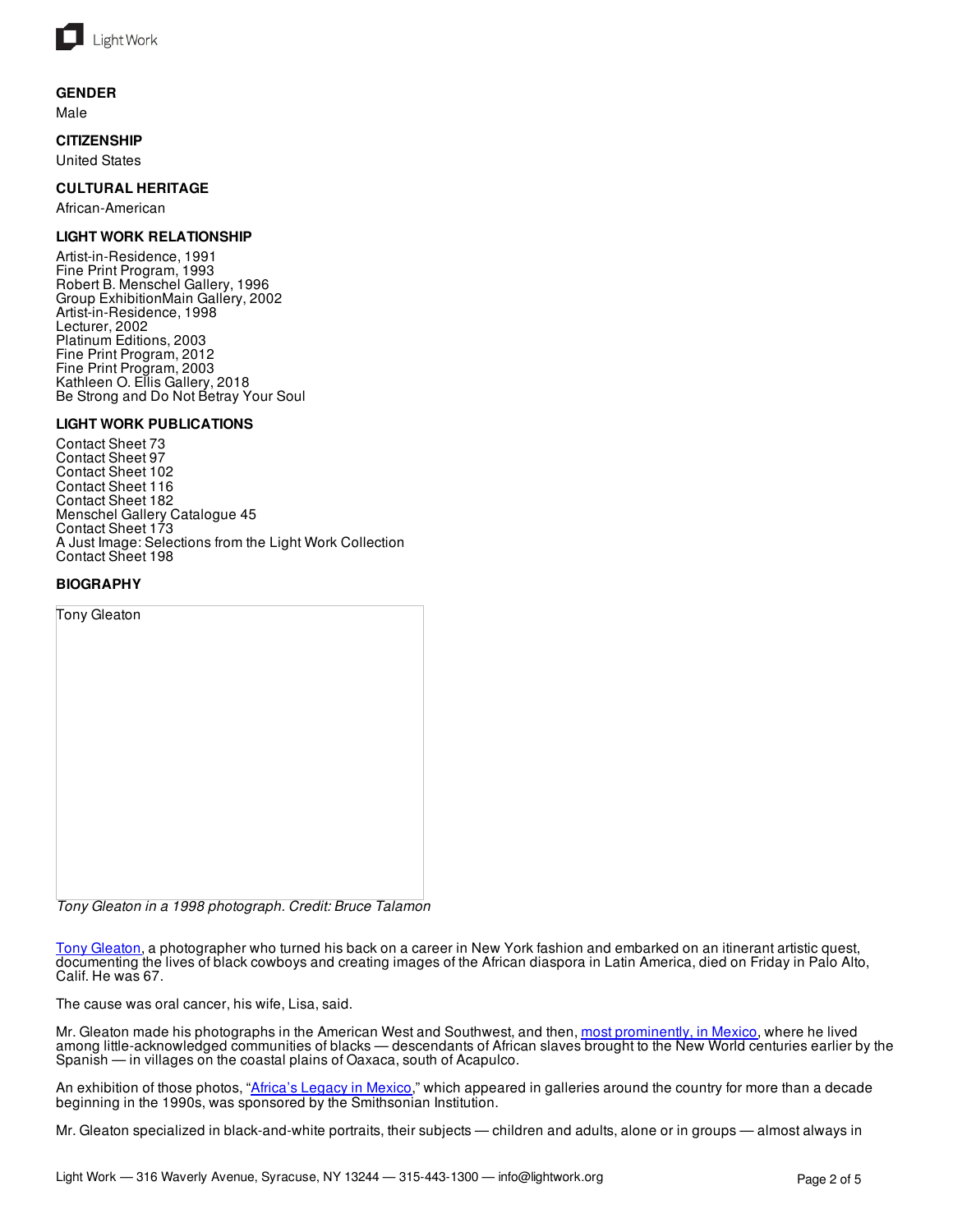

direct engagement with the camera and usually in tight frames that suggest but do not explore a specific setting, like a workplace or a barroom. In an interview with The Los Angeles Times in 2007, he called his pictures "abstractions from daily life," saying "they may look natural but they are extremely crafted, very calculated."

"This is not journalism," he added. "I am making art."

The images he captured — or, better, created — cannot be called intimate so much as defiantly vivid, as if Mr. Gleaton were helping people emerge from obscurity, allowing them to announce their very existence. Indeed, this was his stated purpose.

"These are beautiful photographs of people who are not normally portrayed in a beautiful way," he said.

Leo Antony Gleaton was born in Detroit on Aug. 4, 1948. His father, Leo, was a police officer; his mother, the former Geraldine Woodson, taught school. In the late 1950s the family moved to Los Angeles, where Tony graduated from high school.

He enlisted in the Marines and served in Vietnam; when he returned, in the early 1970s, he enrolled at the University of California, Los Angeles, where his interest in photography was sparked. He also attended the Art Center College of Design in Pasadena and the University of California, Berkeley, though he never earned a bachelor's degree.

He spent three years in New York, working as a photographer's assistant in the fashion industry and taking pictures for Details and other magazines before deciding that there was more meaningful work elsewheHe was in his early 30s, and he began hitchhiking, ending up in Nevada, where he took pictures of Native American ranch hands and black rodeo riders.

Plumbing the culture of nonwhite cowboys, he traveled to Texas, Colorado, Idaho and Kansas; his show "Cowboys: Reconstructing an American Myth" appeared in galleries in Oklahoma, Nevada and California. His years of traveling and photographing in Mexico began with an interest in Mexican rodeo.

"One of the interesting things about Tony was that he could do more with less," Bruce Talamon, the executor of the Tony Gleaton Photographic Trust, said in an email. "By that I mean as we live in a time of celebrity photographers with big budgets, and untold numbers of assistants and stylists, Tony would have a small bag with one medium-format camera, one lens, \$5 in his pocket, and a few rolls of Tri-X film.

"He always shot in available light. He could find beautiful light everywhere he went."

For his trips to Mexico and Latin America, Mr. Talamon said, Mr. Gleaton "would buy a one-way ticket on a Greyhound bus."

"These were self-financed trips. And because he was on a budget, he had figured out that there was always a spare bed at the village church, and that was good for at least five days. He would offer to work for meals and then, based on the priest's introductions, he would start to photograph, staying for a few weeks, and then he would return home with magic."

A big man — he was well over 6 feet tall and weighed more than 300 pounds — Mr. Gleaton was known as a charmer, especially with his subjects and with students of photography. He was divorced three times before he married Lisa Ellerbee, a teacher, in 2005. She is his only immediate survivor. They lived in San Mateo, Calif.

Mr. Gleaton, who was light-skinned with green eyes, said he often had to explain to people that both his parents were black and that he was not biracial, and that the preconceptions people had of him found their way into his work.

He would not describe his subjects as Afro-Mexican, a label applied to them by outsiders; race, he said, is "a social construct, not a bio-empirical fact."

In recent years Mr. Gleaton expanded his work to include other nations in Central and South America.

"What's important about these photographs is that they gave a face to something that nobody had really thought about before," he said in 2007 about his Mexican photographs. "And it's a place to begin the discussion about what we suppose Mexico to be.

"We have a stereotypical view of what Mexico is, and Mexico is many things. You can have freckles and red hair and be Mexican and you can have very black skin and be Mexican."

Bruce Weber, August 18, 2015 NYTimes.com

#### **ESSAYS**

No one seems to be in a hurry in Gleaton, Antony's photographs. There are no frenetic gestures or moments of uncomfortable tension. His photographs look like he has made the air stand still under a quiet blanket of brilliant moisture, and that his subjects have paused in the refreshment. This atmosphere of connection is a deliberate and passionate gaze that travels in a circle from subject to photographer. Over the past several years Gleaton has been committed to exploring 'every nuance of African influence in the Americas.' With confidence that matches the ambition of this goal, his aim is to 'make my own culture look beautiful...and in doing that, I become beautiful.' In pursuit of this goal, Gleaton has documented black cowboys in the American West, fisherman in Guatemala and the daily life of residents in remote villages in Mexico. To find graceful and spirited connections in such uncommon places confirmed the importance of his efforts and renewed his urgency to bring the work to a wider audience. In a recent exhibition at the Watts Tower Art Center in Los Angeles, his series titled Black Mexico, The African Legacy, helped highlight common bonds within the Watts community that is rapidly changing from predominately Black to mostly Latino. By celebrating and acknowledging the influence of people who are separated from any dominant group Gleaton, Antony is able to locate common affinities that bind us together in the human condition. Like a mirror that shines back at us with unflinching resolve, Gleaton clearly acknowledges that the integrity of any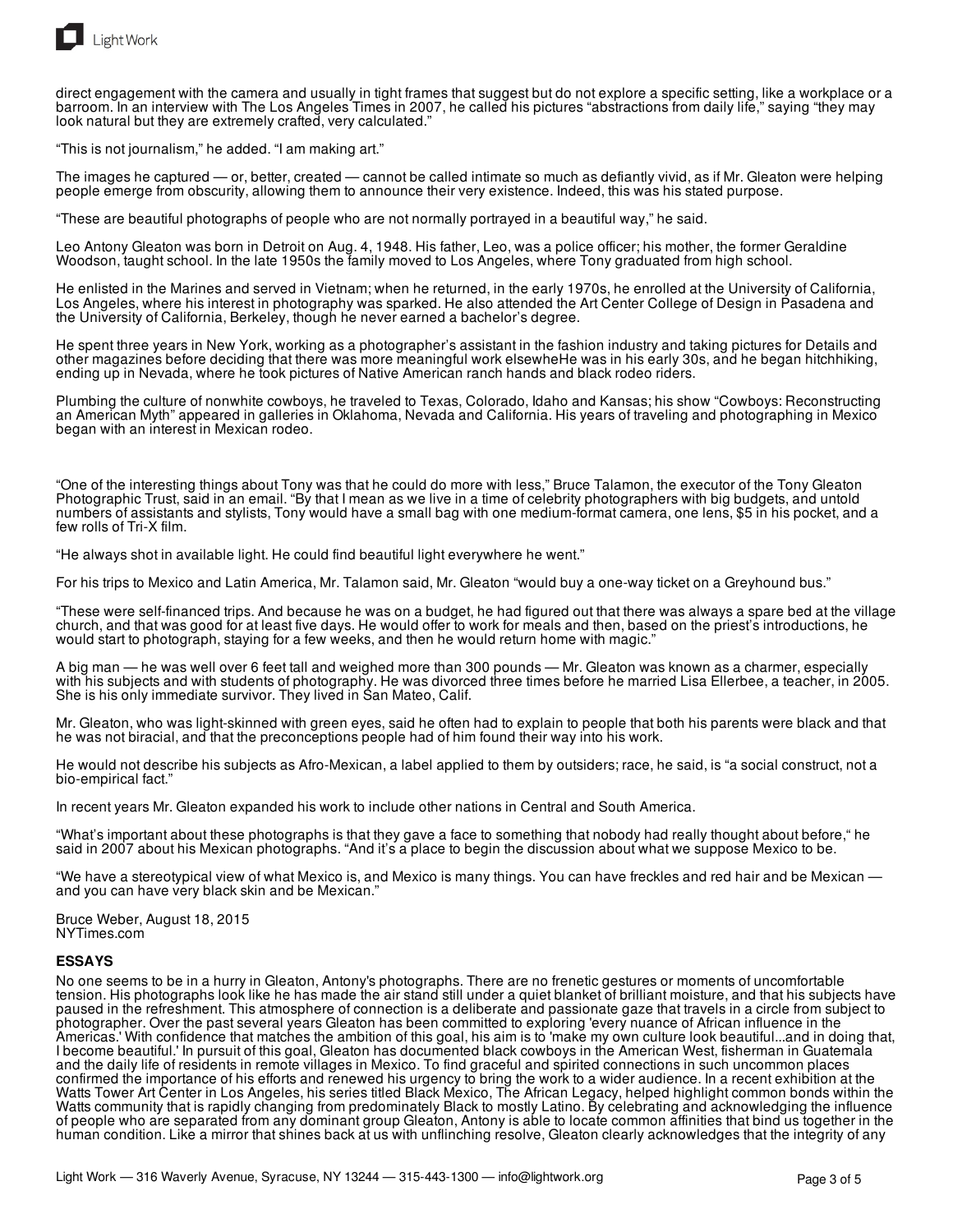

culture is reflected in the identity of every individual. Gleaton, Antony lives in Los Angeles, CA and participated in Light Work's Artistin-Residence program from August 15 - September 15, 1991. Jeffrey Hoone (c)1992I know you Negro The heart of you is silent in wondering at the landscape Succulent plants like me take in juice from the root But you with your incisors bite the fruit off the branch And leave a scatter of seeds in your tracks Lois Elaine Griffith excerpt from the poem Para Tono Tony Gleaton is a wanderer. Although he has been based in Los Angeles for a number of years, he has spent most of that time traveling, leaving him little time to grow deeper roots in California. Making photographs has been the reason for his wanderings, and like slowly peeling back the skin of an onion, one project has always revealed the beginning of another. In the early 1980s Gleaton completed a project in the American West titled Cowboys: Reconstructing an American Myth. When he began this project he started with the notion that most cowboys were European. But the ranches that he went to in northeastern Nevada were adjacent to Indian reservations, and a number of cowboys were Indian. There were no black cowboys then, but in the past there had been one or two all-black crews. The most famous cowboy of local lore, "Nigger Henry," had lived and worked in the area before the turn of the century. That is why the series is titled En Recuerdo de Henry (In Remembrance of Henry) and it forms the exhibit Cowboys: Reconstructing an American Myth. During the project Gleaton began to travel with Mexican American rodeo cowboys (charros) and eventually ended up living with indigenous grouts in the Sierra Madre Occidental region in Mexico. It was from there, after finding out that in the early 1700s there had been 5,000 black African slaves working in the mines of that area, that Gleaton first began his journey exploring the diaspora in Mexico, Central and South America. In 1992 Gleaton came to Light Work to print images from Mexico and returned to Light Work last year to continue work on a book that we are planning to publish later this year titled Tengo Casi 500 Años: Africa's Legacy in Mexico, Central and South America. The expansion of this project from Mexico to South America hasn't been a simple process of moving south like a map maker charting the physical terrain where Africans and their descendents have walked throughout the Americas, but a process of discovery and awareness that became both personal and far reaching. When he began the project Gleaton had a clear understanding that his goal was to "give a narrative voice by visual means to people deemed invisible by the greater part of society and in doing so deliberately crafting an alternative iconography of what beauty and family and love and goodness might stand for, one that is inclusive not exclusive." Gleaton's considerable skills as a photographer and his ability to make easy connections with a wide range of people have combined to produce portraits that are tender and intimate, impeccably crafted, and fully realized gems of description and passion. While Gleaton rarely questioned his satisfaction with how the portraits looked—as he moved farther and farther ahead into the project he began to question his motivations and the overall meaning of the work. The questions that would continue to be on his mind include, Who am I making these pictures for? Am I getting closer to any larger truths about race and racism in the Americas, or am I just using the people I photograph to help define my own identity as an African American and my skills as a photographer? By showing only a limited view of peoples lives, are these portraits just propaganda with good intentions? Am I smart enough to embrace the dialogue of racial politics that these pictures begin? Perhaps these questions weigh heavily on Gleaton because of the tension between making pictures that are extraordinarily beautiful and crafting a larger view of what they could mean and how they might function beyond that simple pleasure. At the beginning of the project Gleaton was content with making portraits that celebrated individuals he recognized as kindred spirits who were bound together by a common African heritage. As he brings this project to a close he realizes that any common heritage is much more complex than he originally envisioned. Even in the small sampling of images from the project reproduced here, we cannot help being seduced by the beauty and grace of Gleaton's portraits. Seduction is usually the first step towards pursuit, and in these pictures Gleaton has offered us the opportunity to pursue the questions they pose with the encouragement that any artist would envy. Jeffrey Hoone Tony Gleaton lives in Los Angeles and participated in Light Work's Artist-in-Residence program in October 1999. Of the more than ten million Africans brought to the Americas as slaves, only six percent were taken to the territory now known as the United States, with the rest being taken to the Caribbean, Mexico, Central and South America. These estimates might come as a surprise to many and beg the question that given these numbers, why are blacks in the U.S. at the center of racial consciousness in the Americas to the extent of appropriating the term "African American" only for residents of the U.S.? One answer is that the United States is the most powerful and developed nation in the Americas, and the consciousness of blacks in the U.S. has created a well-defined movement and led to changes in laws and legislation. That racism continues to be a cultural and social struggle in the U.S. with ongoing progress and failure helps to overshadow race relations in the rest of the Americas. Another answer is that after five-hundred years of nation building, culture, language, and national borders have prevented any unified black consciousness from developing in Mexico, Central and South America, and in some instances the legacy of Africa is all but invisible from the cultural dialogue. In many countries in Latin America the cultural dialogue revolves around class, but most often the reality is that the darker one's skin, the lower one's social status. With these issues, ideologies, and contradictions as a backdrop Tony Gleaton's portraits serve to illuminate political issues of black consciousness in the Americas and at the same time express motivations that are highly personal and closely held. Gleaton's ancestry is African and European, and with fair skin and hazel green eyes he could fit a variety of ethnic descriptions. Born in Detroit and growing up in Los Angeles in the 1950s as an African American who didn't always fit in, he easily gravitated to investigating how black people can become forgotten when they don't fit into neat historical categories. In one of his earliest bodies of work titled Cowboys: Reconstructing an American Myth, Gleaton made photographs and portraits of Mexican, African-American, Native-American, and European-American cowboys. This body of work challenges a widely held vision of the United States' pioneering roots with portraits that are as carefully crafted as they are culturally revealing. In the process of working on this series Gleaton was introduced to Mexican rodeo and began traveling to and from Mexico with a group of charros (Mexican rodeo performers) from Los Angeles. Sharing an apartment with a stunt man from Churubusco Studios in Mexico City from 1982 to 1988 began a seven-year period of extensive travels in Mexico. Two years later Gleaton established a household with the Yarahumara Indians of Northern Mexico where he began making portraits of the present day descendants of African slaves brought to what was then New Spain in the 1500s, 1600s, and 1700s. In these portraits which resulted in the exhibition Africa's Legacy in Mexico, which was extensively exhibited by the Smithsonian Institution Traveling Exhibition Service in the U.S. and in Mexico and Cuba by the Mexican National Council for Culture and the Arts, Gleaton had developed a style that would allow him to explore issues of cultural identity and present his own personal descriptions of beauty, family, and goodness. Gleaton continued to expand this project into Central and South America until he had logged over 50,000 miles on the ground to produce the work for this catalogue and exhibition. While Gleaton has expanded the territory of his work geographically from the American West to the fringes of the Amazon Basin, he has also crossed borders that have separated documentary and directorial approaches to photography. Regardless of the craft and care that Gleaton brings to his portraits, the basic documentary information in his work can be linked easily to some of the work Adrian Piper has produced in a directorial mode that explores the tension experienced by people who are not easily defined by rigid categories of race, gender, and class. In many of his portraits Gleaton strives to present his subjects as the epitome of beauty and grace. The best of these pictures achieve that goal in the same way that some of Lorna Simpson's work insists that universal expressions of sensuality and beauty be represented though images of people of color. Since the invention of photography the portrait has been the medium's most ubiquitous form. Our interest in how we look and how we look at others has survived from the daguerreotype to the digital image. Gleaton's work fits squarely into that tradition. Using a medium format camera his portraits combine the clarity found in the work of Walker Evans, the long subtle range of tone that Roy DeCarava mastered in his photographs,